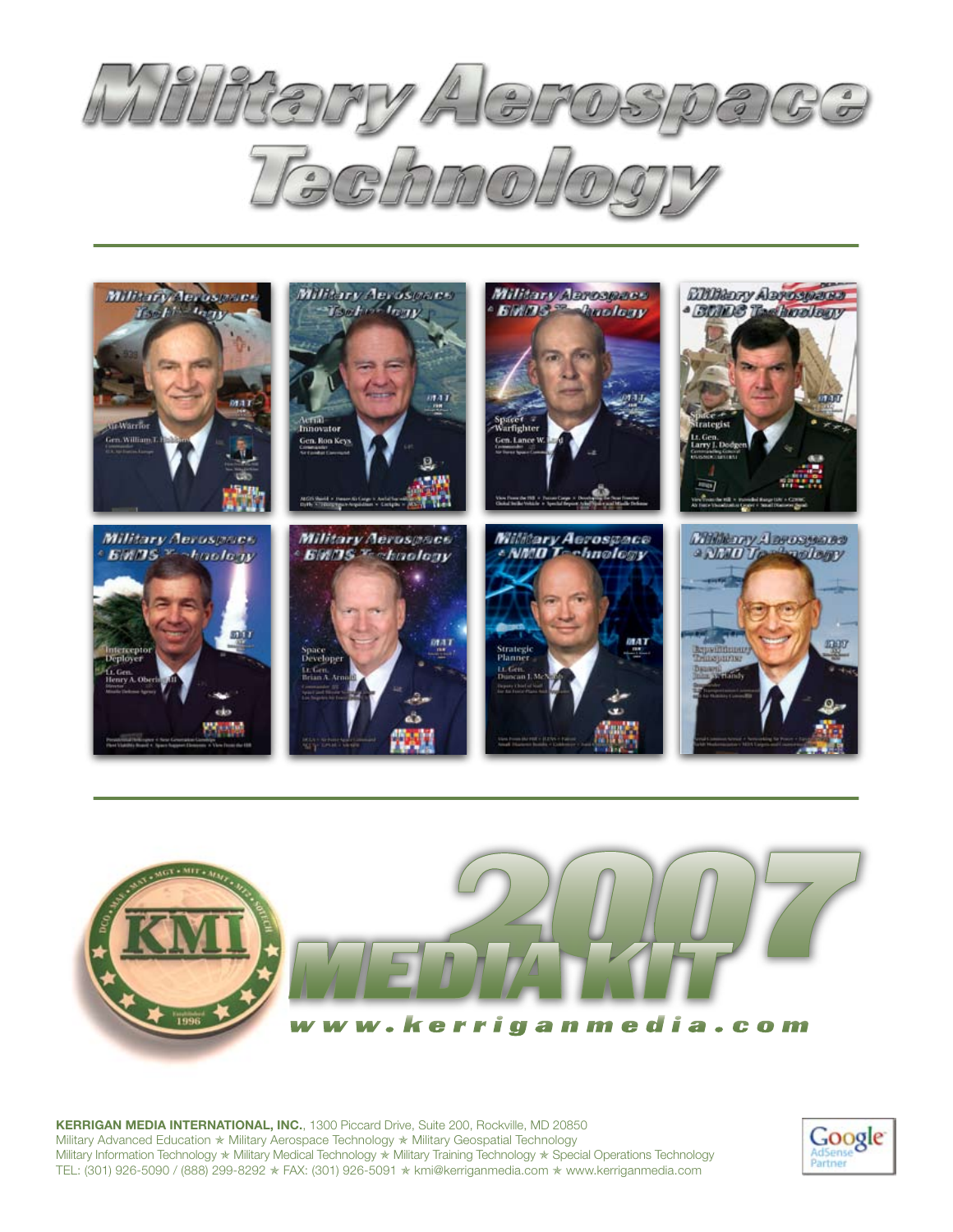### Military Aerospace Technology

www.kerriganmedia.com

# **KMI Publications**



#### Mission Statement

KMI, Inc. is a dynamic publishing company driven to excellence by an experienced management team dedicated to delivering the highest quality in defense-related publications and Web sites. Focusing on Department of Defense (DoD) decision-makers tasked with planning and acquisition decisions, KMI provides the keys to their visions, goals, needs and challenges.

#### Editorial Focus

The DoD VIP Decision Maker - KMI, Inc. publications are the only magazines dedicated exclusively to all facets of their specific target audiences and subjects. Articles are written in an informative, colorful and lively style for members of the U.S. Congress, top Defense and Pentagon leaders, military program managers, U.S. defense laboratories, industry executives, embassy military attaches and an appropriate non-U.S. military audience. The editorial material in our publications is perfectly matched with our well-defined, individual decision-making VIP audience.

We have been known for the past several years for producing top communication vehicles that focus on the direction and doctrine of transformation within the armed forces as it relates to the individual subject matter. No other magazines bring these select readers the ideas and visions of the top pentagon and government leadership like Military Aerospace Technology, Military Geospatial Technology, Military Information Technology, Military Medical Technology, Military Training Technology, Special Operations Technology, Defense Consulting and Outsourcing, and our newest title, Military Advanced Education. Leaders trust our publications, knowing we supply the best communication tools they have to deliver their messages, as shown by our past and projected interviewees. Our number one priority is total commitment to our decisionmaking readership and our advertisers.

### **Defense Consulting and Outsourcing Education Consulting Service Consulting And Outsourcing Consumer With Warehou**

Examines consultancies' roles and contributions in defense marketplace decisions and investigates the way they shape major programs through assistance to government and industry. *DCO* explores the effects of consultants' actions on outsourcing and the business practices and performance of major defense contractors. *DCO* is the "inside the beltway" bible for defense acquisition facilitators.

### -ILITARY!DVANCED%DUCATION WWWMAE
KMICOM

Our newest publication is geared toward individuals who hope to take advantage of military education benefits for a future in industry, as well as those who aspire to flag officer status. Covering issues and trends in higher education, innovative programs, distance learning and schools of special interest to the military, *MAE* is a quarterly publication that responds to the need for information about desired and available education opportunities.

### Military Aerospace Technology www.mat-kmi.com

Provides worldwide coverage of missiles, aerospace transformation, airframes, spacecraft, UAVs, black boxes, airborne lasers, radars, ISR, national missile defense, NASA and Congressional initiatives. From research and development to procurement and operational support, *MAT* covers it all!

### Military Geospatial Technology www.mgt-kmi.com

Focuses on geospatial information systems and databases, image collection, terrain generation, intelligence distribution, remote sensors and platforms, homeland security, and more. *MGT* is the only magazine specifically dedicated to covering every aspect of military geospatial intelligence!

### -ILITARY)NFORMATION4ECHNOLOGY WWWMIT
KMICOM

Features information security and intelligence, enterprise technology, networking, telecommunications, systems integration, data warehousing, tactical communications including rugged computers, UAVs, videoconferencing, outsourcing and more. This has been the sole military publication for the Annual DISA Buyer's Guide since 2002.

### Military Logistics Forum the Communication of the WWW.mlf-kmi.com

Will focus on the existing and future technology and systems integrated into the worldwide network location of specific equipment and miscellaneous DoD property. New technologies like RFID will drive changes in the way things are done, from tracking to inventory. *MLF* will cover the people who make the decisions in DHL, AMC, AFMC, NavSea and others, delivering their messages and visions to Congress, the Executive Branch, Office of the Secretary of Defense, the Combatan Commands, the Depots and all other areas of the military and DoD involved in logistics. No publication will have our sharp editorial focus and depth of distribution to the decision makers and an army of involved logisticians.

### Military Medical Technology www.mmt-kmi.com

Coverage includes telemedicine, systems integration, surgical simulation, development of medical devices, military applications in pharmaceuticals, smart card technology, battlefield response and casualty simulation, battlefield evacuation systems, digital imaging and displays. NBC programs and technologies are also heavily featured. *MMT* has the audience you need!

### Military Training Technology and the Controller WWW.mt2-kmi.com

Focuses on simulation training systems, modeling and simulation, interactive distance learning, wireless nets, training platforms, courseware, outsourcing, training pyrotechnics, training ranges and much more. *MT2* is a recognized leader in covering every aspect of training and simulation with staff who know the field.

### Special Operations Technology www.sotech-kmi.com

The only magazine dedicated to the world of special operations. This is a subject area that few can cover and no one else has the access to decision makers that *SOTECH* has. Covering all aspects of operations, equipment, leadership, technology, and innovation, *SOTECH* is your information advantage.

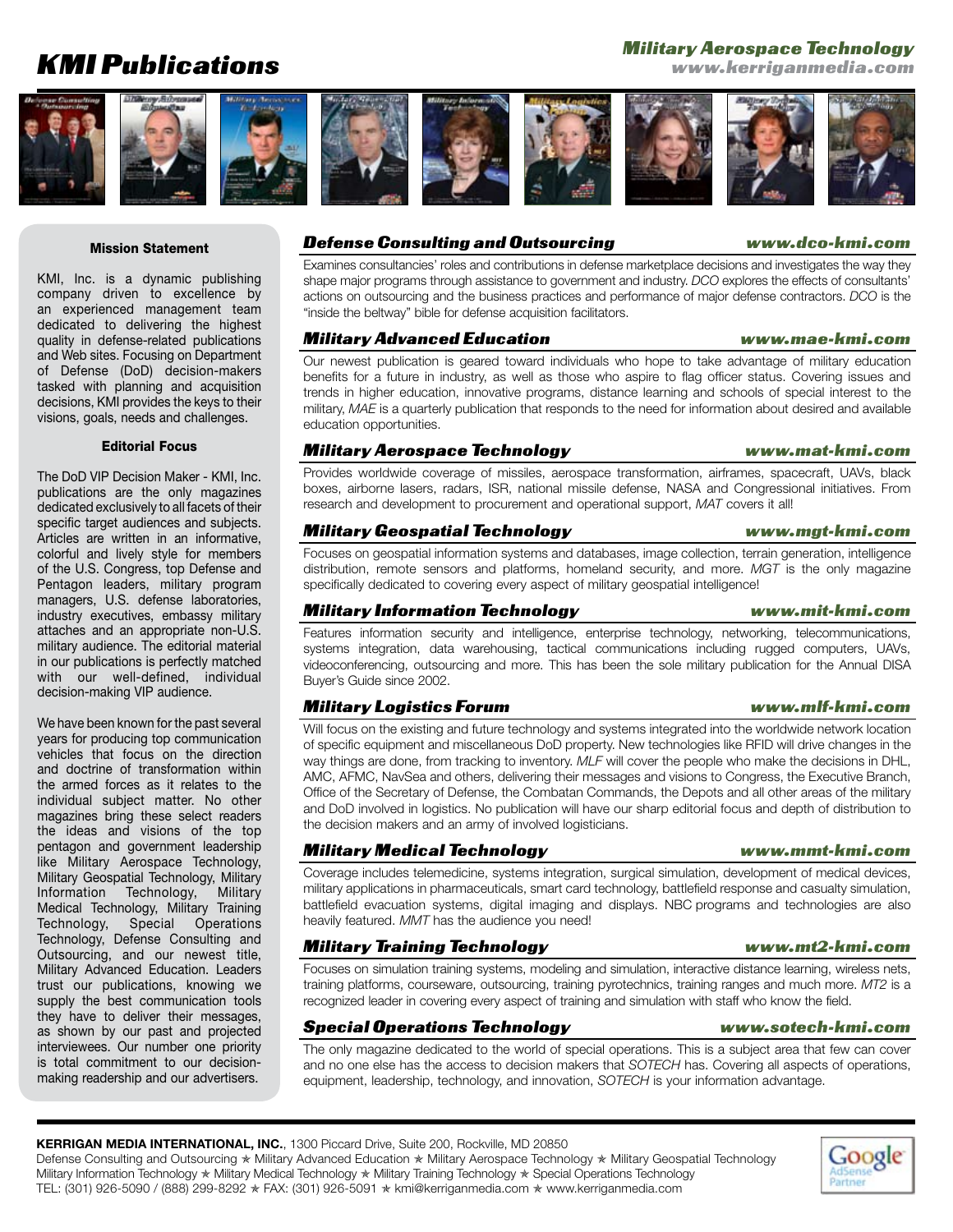



Aircraft and Airframes • Rockets • Air-to-Air Missiles • Air-to-Ground Missiles • Precision-Guided Munitions • Aerodynamics UAVs • ICAVs • Micro Technology • Engines and Power Plants • Sensors and Optics • Reconnaissance • Satellites • Helicopters Fire Controls • Targets and Drones • Flight Recorders • Naval Aviation • Intelligence Gathering • National Missle Defense Airborne Lasers • Space-based Lasers • Aging Aircraft Solutions • Radars • Strategic Forces • Air Traffic Control Logistics Aerial Countermeasures • Airborne Control • Maintenance • Propulsion Initiatives • Electronic Warfare • ICBMs • Aviation Transformation • Close Air Support • Foreign Aviation Intelligence • War on Terror • Congressional Commentary Avionics Components • Human Factor Elements • Defense Budgets • Information Management • Gunship Platforms AF Vision 2020 • Navigational Sensors • Communication Systems • Rangeless Training Technology (such as AACMI) Air-to-Air Combat • Emerging Technology Initiatives (such as JSF) • Nuclear Projection • Battlespace Management SAR/CSAR • Lessons Learned • C4ISR • Network Centric Warfare • Aerospace Expeditionary Force (AEF) Tactical Air Transport

# Editor's Commitment

Military aviation and missile defense are topics covered by a wide range of publications, but only *Military Aerospace Technology* offers the reach into Congress and the military aerospace commands, RDT&E and procurement structure. Our years of experience have shown us who the decision makers are, who has funding and who is developing new concepts.

As with all of our magazines, *MAT* is committed to covering many aviation and space-related trade shows. This allows a bonus distribution of the magazines, along with keeping us current on information and programs that are out there maturing every day. Many publications are apparently reducing their commitment to the defense industry by reducing their participation, but Kerrigan Media will be there.

Our planned lineup of cover officers for 2007 includes: General Kevin P. Chilton, commander, Air Force Space Command; Lieutenant General Henry A. Obering, director, Missile Defense Agency; Major General William L. Shelton, commander, 14th Air Force, Air Force Space Command; General Norton A. Schwartz, commander, U.S. Transportation Command; Major General Kevin T. Campbell, commander, Army Space & Missile Defense Command/Army Forces Strategic Command; General T. Michael Moseley, chief of staff, U.S. Air Force; General Duncan J. McNabb, commander, Air Mobility Command; Major General James H. Pillsbury, commander, U.S. Army Aviation & Missile Command. In addition, a series of special reports will cover such topics as rapid strike and missile defense; air logistics; C4ISR; global strike; and modernization.

Besides being able to bring our readers in-depth analysis of some of the important aviation commands within the military, we have a solid lineup of material that will cover operations from the ground up, inside the cockpit and out, from communications to munitions. Each issue is a balanced review of the cutting edge of military technology in air and space.

Kielner

Rodney Pringle rodneyp@kerriganmedia.com

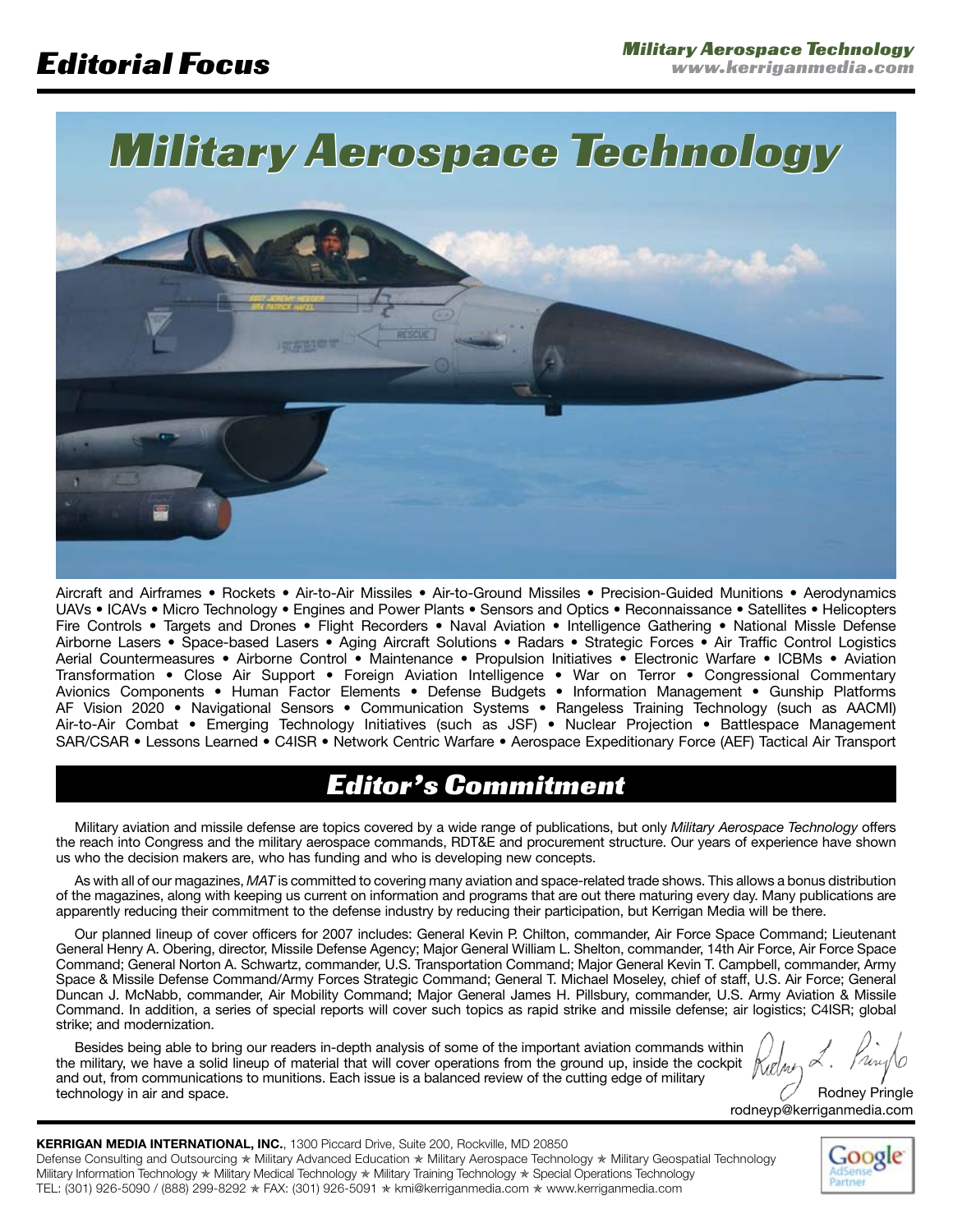www.kerriganmedia.com

### Unique Circulation

KMI has developed dynamic, accurate and targeted mailing lists from the ground up that position our publications ahead of all broad military publications. Our experienced staff knows what it takes to stay on top of the ever-changing movement of military and government personnel. Our personal leadership focus assures readership by the decision makers who count!

### How Our Mailing Lists Are Created

Because of our unique position with the military's top leadership, we are able to add names and contact information from throughout the organizational makeup of most military agencies and programs. This depth of contact gives our advertisers the best access to those intimately involved with budgets and spending authority. No one else delivers to targeted communities like KMI publications!

### Conference Attendees' List

KMI publications are not developed within the confines of an office. For each publication, our staff talks with the specific leadership, knows what they are doing, what they have, and what they need. Much of this information comes from our extensive participation at trade shows, conferences and briefings around the country. From these events we are able to add the names of key individuals in the forefront of driving policy and acquisition. Our audience has the contacts you need to reach this lucrative market.

### Purchased Lists

We are not satisfied with a list purchased from somebody else, so we created the best circulation database anywhere. And, our Circulation Department is constantly updating and modifying this information to make sure it is always the best. You cannot buy the kind of accuracy our list offers. Others buy mailing lists, but this is shooting in the dark because of the excessive military turnover rate. No one offers a more focused and specific audience circulation list than Kerrigan Media International, Inc!



# **Distribution**

Aeronautical Systems Center • Air Armament Center • Air Combat Center • Air Education and Training Command • Air Force Logistics Management Agency • Air Force Materiel Command • Air Force Research Lab • Air Force Reserve Command • Air Force Space Command • Air Force Special Operations Command • Air Logistics Center • Air Mobility Command • Air National Guard • Air University • Army National Guard • Army Research Lab • Chief of Naval Operations • Defense Advanced Research Project Agency • Defense Contract Audit Agency • Department of Defense • Electronics Systems Center • Joint Chiefs of Staff • Joint Forces Command • Marine Corps Systems Command • Missile Defense Agency • Naval Air Systems Command • Naval Network and Space Operations Command • Program Executive Offices • U.S. Air Force Academy • U.S. Army Space and Missile Defense Command • U.S. Army Special Operations Command • U.S. Central Command • U.S. Coast Guard • U.S. European Command • U.S. Fleet Forces Command • U.S. Military Academy • U.S. Naval Academy • U.S. Northern Command • U.S. Pacific Command • U.S. Southern Command

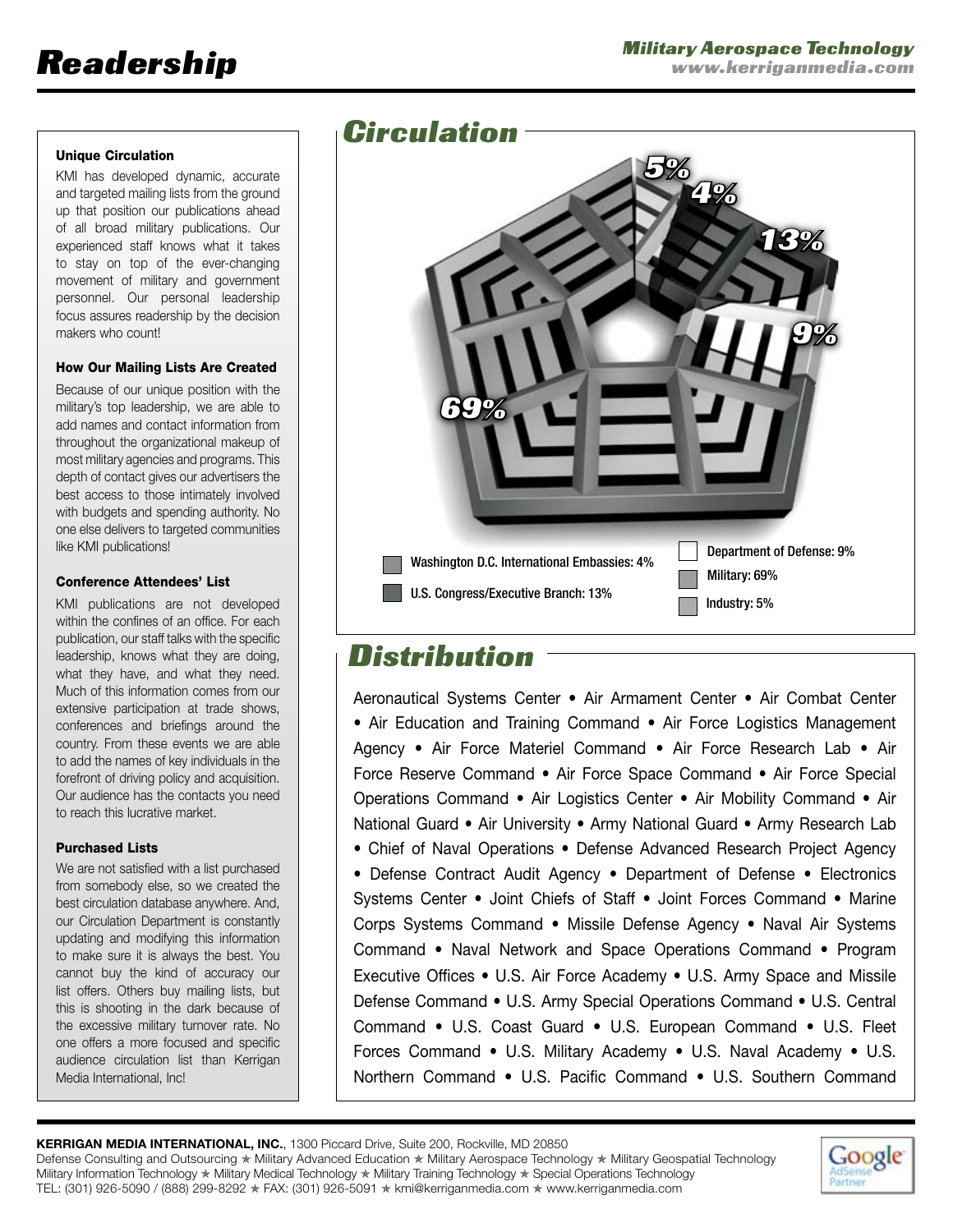# **Display Advertising Rates**

# **Print Advertising**

All ad materials should be submitted in digital format, designed according to the instructions outlined on the Advertising Specs page. For questions regarding materials, contact the Art Department. For questions regarding rates, contact your sales representative. \*\*BPA Audited 2007-2008

|                                          |                                | Once     |
|------------------------------------------|--------------------------------|----------|
|                                          | Back Cover (Cover 4)<br>or Q&A | \$8,600  |
| Premium<br><b>Positions</b><br>Full-Page | Inside Front (Cover 2)         | \$8,373  |
|                                          | Inside Back (Cover 3)          | \$8,258  |
|                                          | Inside Other $(3, 5, 7)$       | \$8,144  |
| Two-                                     | <b>Black &amp; White</b>       | \$11,523 |
| Page<br>Spread*                          | 4-Color Process                | \$15,285 |
|                                          | <b>Black &amp; White</b>       | \$7,800  |
| <b>Full Page</b>                         | 4-Color Process                | \$5,878  |
| 1/2 Page                                 | Black & White                  | \$3,599  |
|                                          | 4-Color Process                | \$5,399  |
|                                          | 4-Color in Q&A                 | \$5,972  |
|                                          | Black & White                  | \$2,879  |
| 1/3 Page                                 | 4-Color Process                | \$3,839  |
| 1/4 Page                                 | <b>Black &amp; White</b>       | \$2,279  |
|                                          | 4-Color Process                | \$3,360  |
| 1/6 Page                                 | <b>Black &amp; White</b>       | \$1,500  |
|                                          | 4-Color Process                | \$2,418  |

\*For a true-center spread, add \$1,000 to the final rate.

Frequency discount reflects rate per insertion • For placement in a special feature, add \$300 Directory ad sizes and rates are available; please contact your sales representative for more information

# **Online Advertising**

| Home Page         | Home Page Sidebar  | Q&A               | <b>Features/Articles</b> | <b>Article Sidebar</b> |
|-------------------|--------------------|-------------------|--------------------------|------------------------|
| \$1,000 per issue | \$500 per issue    | \$750 per issue   | \$500 per issue          | \$200 per issue        |
| 6 slots per issue | 15 slots per issue | 6 slots per issue | 6 slots per issue        | 15 slots per issue     |
| Random rotation   | Random rotation    | Random rotation   | Random rotation          | Random rotation        |
| 6-week run        | 6-week run         | 6-week run        | 6-week run               | 6-week run             |
| Archived          | Archived           | Archived          | Archived                 | Archived               |

For other website locations or e-nnouncement rates, please call your account executive or (301) 926-5090.

**KERRIGAN MEDIA INTERNATIONAL, INC.**, 1300 Piccard Drive, Suite 200, Rockville, MD 20850 Defense Consulting and Outsourcing \* Military Advanced Education \* Military Aerospace Technology \* Military Geospatial Technology Military Information Technology  $*$  Military Medical Technology  $*$  Military Training Technology  $*$  Special Operations Technology TEL: (301) 926-5090 / (888) 299-8292 \* FAX: (301) 926-5091 \* kmi@kerriganmedia.com \* www.kerriganmedia.com

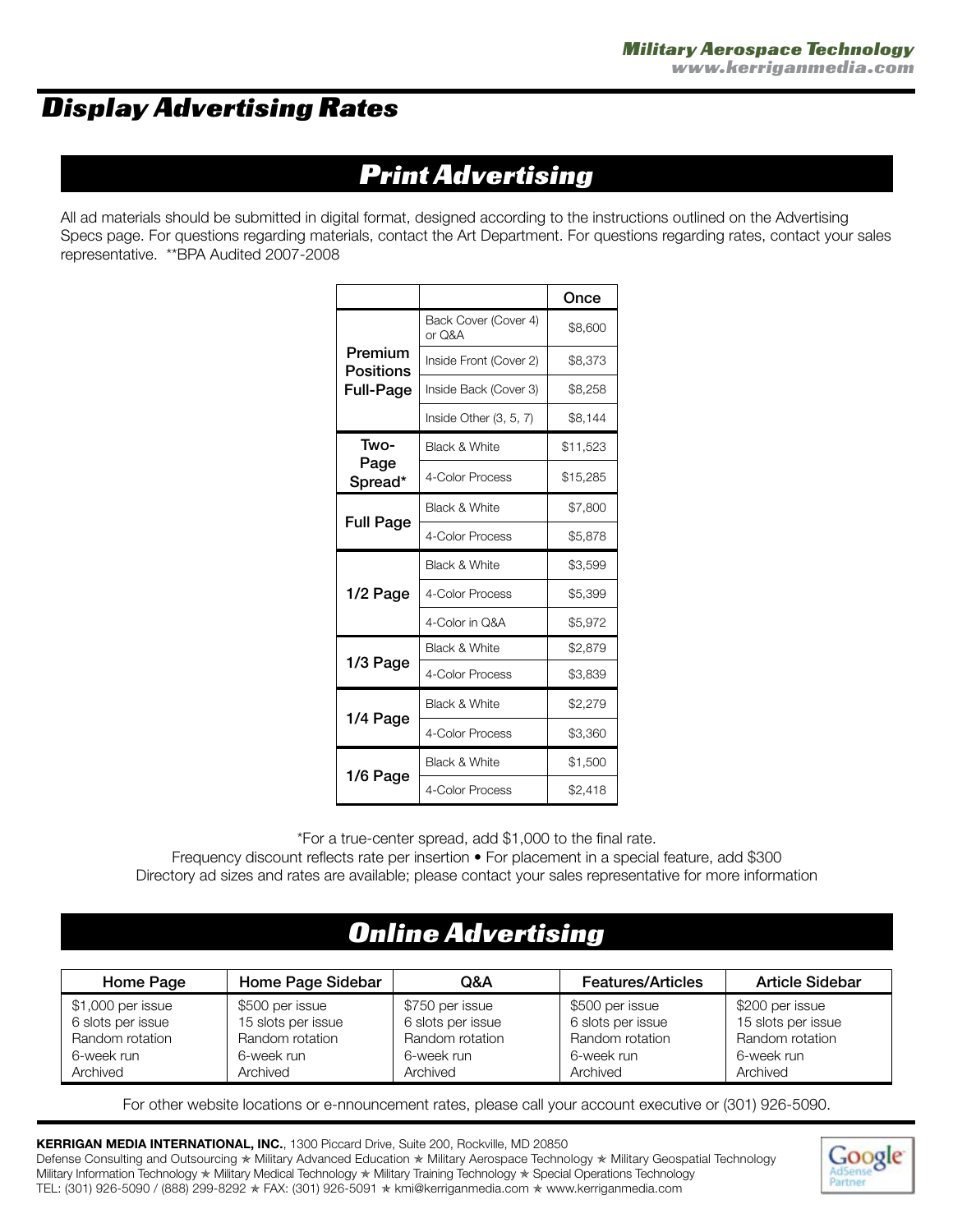# **Print Advertising**

# QUICK SUMMARY

### **Email the Acrobat PDF/X1a ad file directly to ads@kerriganmedia.com**

See details for FTP and mailing information.

# SIZING

## 1. Bleed

- Full Page: 1/4 inch beyond trim
- Partial Page: no bleed required

## 2. Live Area: 1/4 inch inside trim

| <b>TRIM SIZES</b>   |                     |  |  |  |
|---------------------|---------------------|--|--|--|
| 2-Page Spread       | 16.75 x 10.875*     |  |  |  |
| <b>Full Page</b>    | 8.375 x 10.875*     |  |  |  |
| 1/2 page horizontal | 7.375 x 5.25        |  |  |  |
| 1/2 page vertical   | 3.375 x 9.875       |  |  |  |
| 1/3 page horizontal | 7.375 x 3.375       |  |  |  |
| 1/3 page vertical   | 2.125 x 9.875       |  |  |  |
| 1/4 page vertical   | $3.6 \times 5.25$   |  |  |  |
| 1/6 page vertical   | $2.325 \times 5.25$ |  |  |  |

# \* Please remember to include bleed!

# DETAILS

## 1. Who can I contact?

Art Department: ads@kerriganmedia.com Phone: (301) 926-5090 / (888) 299-8292

## 2. What type of file should I send?

- PDF/X1a or PDF with similar properties
- Images embedded and high-resolution (300 dpi)
- CMYK, not RGB (do not embed ICC profiles)
- Fonts embedded or outlined (no artificial type styles) •

## 3. Can I upload to your FTP site?

Please notify us by email when you upload!

(send notification to ads@kerriganmedia.com)

- Go to www.smith-litho.com •
- Click on "Media File Transfer"

(lower-right side of page, under "Quick Links")

• Log in as user "kmi" with password "kmi@1234"

### 4. What is your mailing address?

Kerrigan Media, [Magazine/Month/Volume/Issue] 1300 Piccard Drive, Suite 200 Rockville, MD 20850

# **PRINTING**

Printing Process: Offset Web, direct-to-plate Binding Method: Saddle-stitch Color: 4-color process Color Density: 300 maximum Line Screen: 175

# **Online Advertising**

# LOCATION AND SIZING **DETAILS**

- 1. Home Page, Q&A and Features/Articles:
	- 300 x 300 pixels
	- 400 Kb maximum file size
	- Flash, animated GIF, animated JPG or other file •
- 2. Sidebar on home page or on an article:
	- $\bullet$  100 x 100 pixels
	- 200 Kb maximum file size
	- Flash, GIF or JPG •
- 3. E-nnouncement Sponsor
	- 300 x 300 pixels
	- Animated JPG or animated GIF (no Flash)
	- 400 Kb maximum file size

# **Send advertisements to webmaster@kerriganmedia.com with the following information:**

- Client name
- Banner type (Flash, GIF or JPG) or banner code
- Banner link (URL)
- Publication name and volume/issue number
- Sales contact name